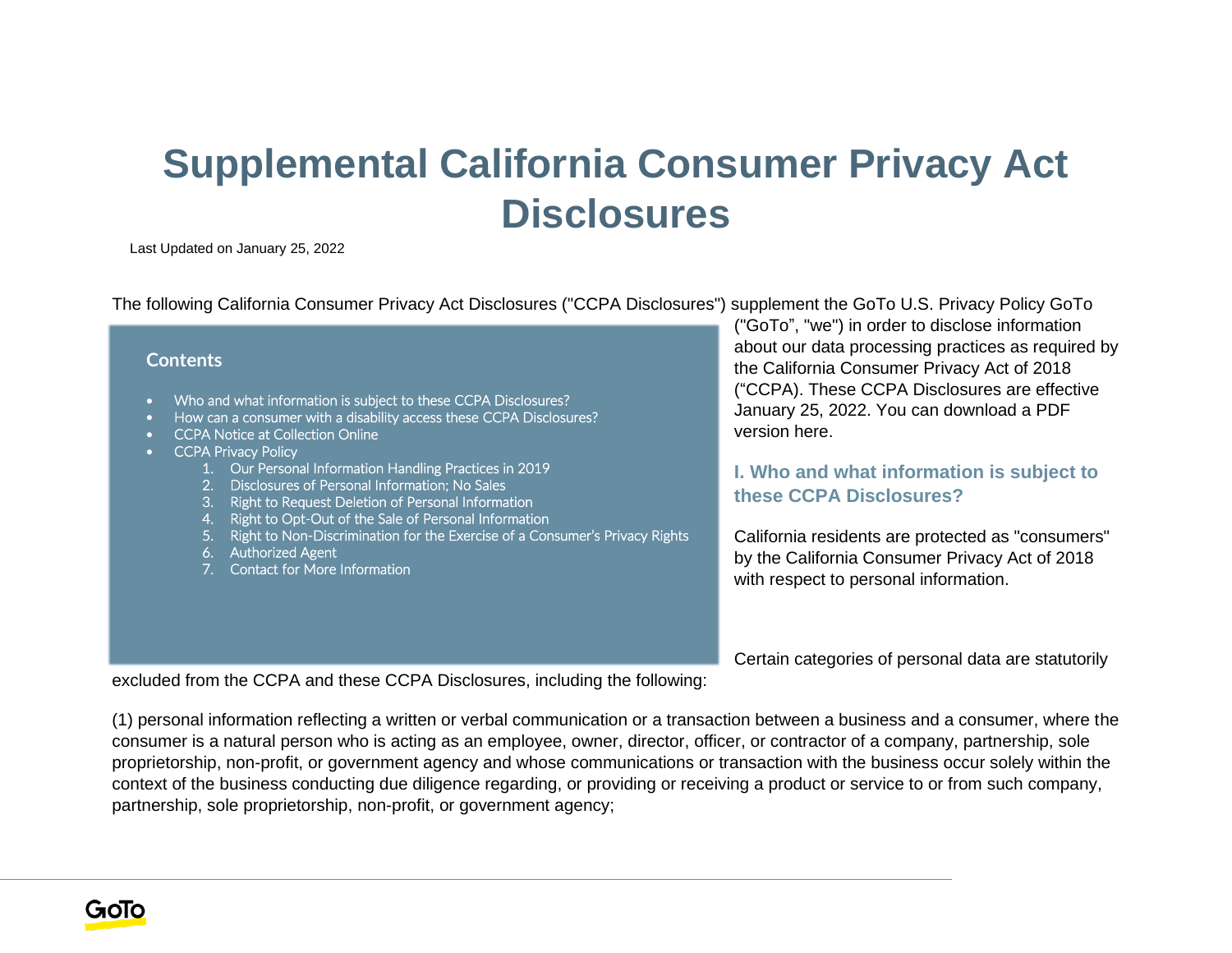(2) personal information that is collected by a business about a natural person in the course of the natural person acting as a job applicant to, an employee of, owner of, director of, officer of, medical staff member of, or contractor of that business to the extent that the natural person's personal information is collected and used by the business solely within the context of the natural person's role or former role as a job applicant to, an employee of, owner of, director of, officer of, medical staff member of, or a contractor of that business;

(3) personal information that is collected by a business that is emergency contact information of the natural person acting as a job applicant to, an employee of, owner of, director of, officer of, medical staff member of, or contractor of that business to the extent that the personal information is collected and used solely within the context of having an emergency contact on file; and

(4) personal information that is necessary for the business to retain to administer benefits for another natural person relating to the natural person acting as a job applicant to, an employee of, owner of, director of, officer of, medical staff member of, or contractor of that business to the extent that the personal information is collected and used solely within the context of administering those benefits.

## **II. How can a consumer with a disability access these CCPA Disclosures?**

Consumers who have a visual disability may be able to use a screen reader or other text-to-speech or text-to-Braille tool to review the contents of this notice. You may also contact [privacy@goto.com](mailto:privacy@goto.com) if you wish to obtain a copy of these CCPA Disclosures in an alternative format.

## **III. CCPA Notice at Collection Online**

We address "at collection" disclosure requirements in our Privacy Notice (see Section I., "Who and what information is subject to these CCPA Disclosures").

## **IV. CCPA Privacy Policy**

Beyond the disclosures in the preceding "CCPA Notice At Collection Online" section, we are providing additional disclosures about consumer rights and our personal information handling practices in the preceding twelve (12) months, as required by the CCPA.

1. Right to Know About Personal Information Collected, Used, or Disclosed

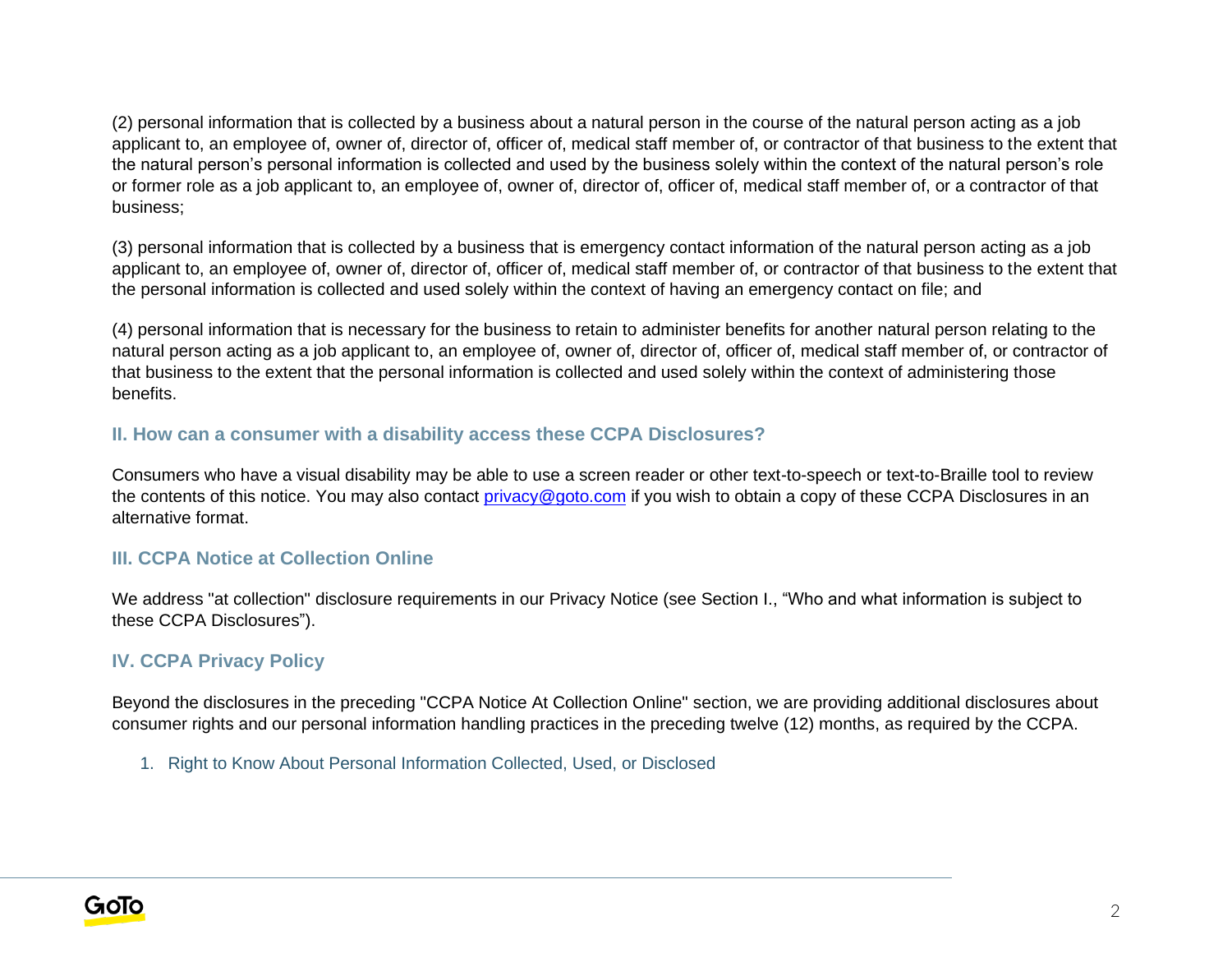This CCPA Privacy Policy describes the personal information we generally collect, use, and disclose about California



residents. You have the right to request that we disclose what personal information we collect, use, and disclose about you specifically ("right to know"). To submit a request to exercise the right to know or for information on self-service procedures (where available), please visit our GoTo Support portal [here,](https://support.goto.com/) call our toll-free phone number at (833) 851-8340 or submit an email request to [privacy@goto.com](mailto:privacy@goto.com) and include "California Request to Know" in the subject line. Please specify in your request the details you would like to know, including any specific pieces of personal information you would like to access.

We may ask that you provide certain information to verify your identity. If you have a passwordprotected account with us, we may verify your identity through our existing authentication practices for your account. The information that we ask you to provide to verify your identity will depend on your prior interactions with us and the sensitivity of the personal information at issue. We will respond to your request in accordance with the CCPA. If we deny requests, we will explain why.

#### 2. Our Personal Information Handling Practices in 2021

We have set out below the categories of personal information we have collected about California residents in the preceding twelve (12) months and, for each category of personal information collected, the categories of sources from which that information was collected, the business or commercial purposes for which the information was collected, and the categories of third parties with whom we shared the personal information.

| <b>Category of personal information</b>                                                                                                                                                                                   | We collected such personal We have collected such We shared* such personal<br>information to use for the<br>following business or<br>commercial purposes: | personal information<br>from the following<br>categories of sources:                                        | <b>Information with the</b><br>following categories of<br>third parties:<br>*Sharing may be based on your instructions<br>(e.g., through your use of a Service, a social<br>media widget, third-party integration, etc). |
|---------------------------------------------------------------------------------------------------------------------------------------------------------------------------------------------------------------------------|-----------------------------------------------------------------------------------------------------------------------------------------------------------|-------------------------------------------------------------------------------------------------------------|--------------------------------------------------------------------------------------------------------------------------------------------------------------------------------------------------------------------------|
| Identifiers such as a real name, alias,<br>postal address, unique personal<br>identifier, online identifier, Internet<br>Protocol address, email address,<br>account name, social security number, security, and customer | To provide, operate and<br>support our website and<br>related Services; to address<br>and respond to service,                                             | Directly or indirectly<br>from the California<br>resident.<br>Directly or indirectly<br>from other publicly | Affiliates.<br>Vendors and service<br>$\bullet$<br>providers, including for<br>data analytics and<br>marketing and                                                                                                       |

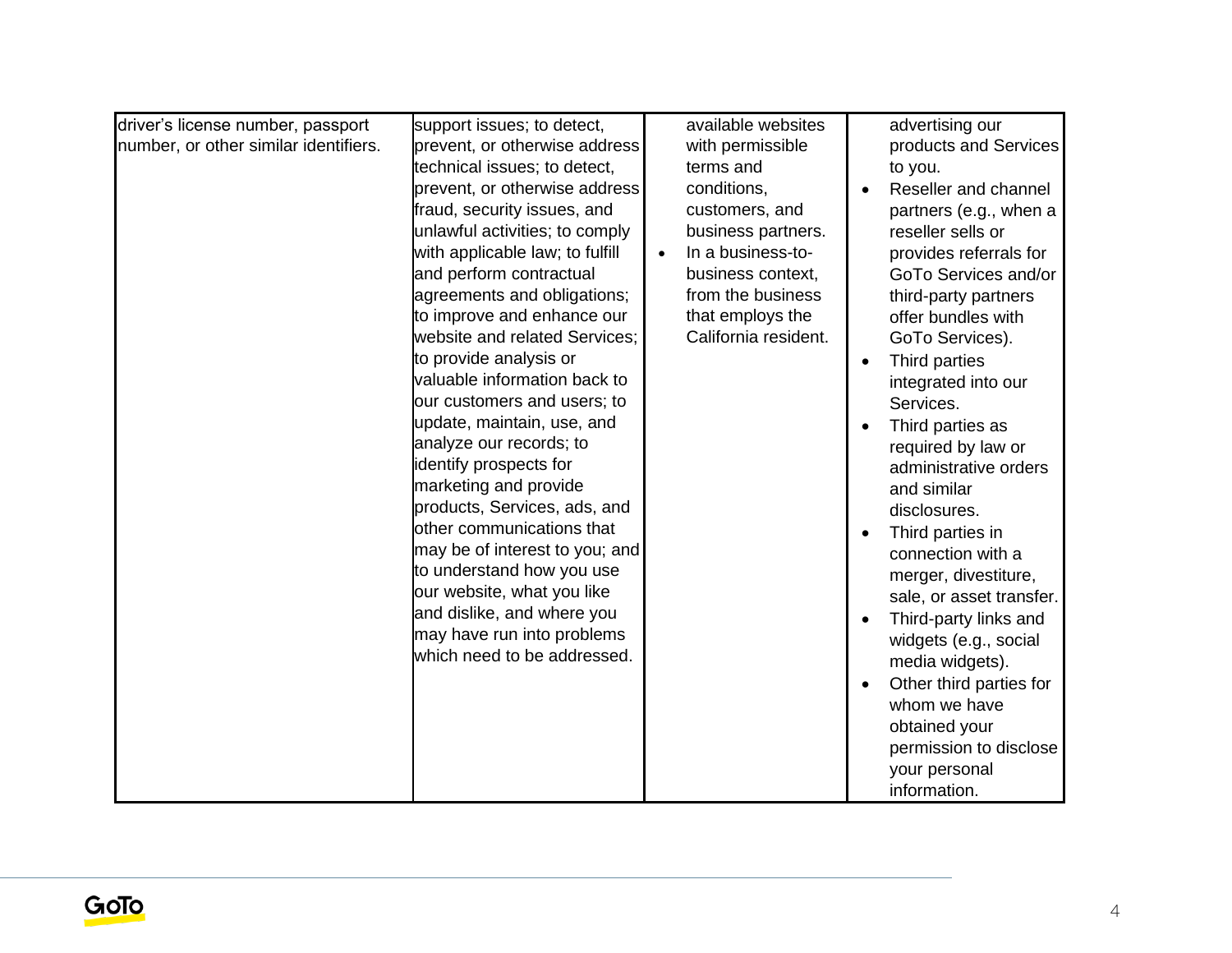| Any categories of personal information To provide, operate and  |                                 | $\bullet$ | Directly or indirectly | $\bullet$ | Affiliates.              |
|-----------------------------------------------------------------|---------------------------------|-----------|------------------------|-----------|--------------------------|
| described in subdivision (e) of Section support our website and |                                 |           | from the California    | $\bullet$ | Vendors and service      |
| 1798.80: "Personal information"                                 | related Services; to address    |           | resident.              |           | providers, including for |
| means any information that identifies,                          | and respond to service,         | $\bullet$ | Directly or indirectly |           | data analytics and       |
| relates to, describes, or is capable of                         | security, and customer          |           | from other publicly    |           | marketing and            |
| being associated with, a particular                             | support issues; to detect,      |           | available websites     |           | advertising our          |
| individual, including, but not limited to,                      | prevent, or otherwise address   |           | with permissible       |           | products and Services    |
| his or her name, signature, social                              | fraud, security issues, and     |           | terms and              |           | to you.                  |
| security number, physical                                       | unlawful activities; to comply  |           | conditions,            | $\bullet$ | Reseller and channel     |
| characteristics or description, address,                        | with applicable law; to fulfill |           | customers, and         |           | partners (e.g., when a   |
| telephone number, passport number,                              | and perform contractual         |           | business partners.     |           | reseller sells or        |
| driver's license or state identification                        | agreements and obligations;     | $\bullet$ | In a business-to-      |           | provides referrals for   |
| card number, insurance policy                                   | to provide analysis or          |           | business context,      |           | GoTo Services and/or     |
| number, education, employment,                                  | valuable information back to    |           | from the business      |           | third-party partners     |
| employment history, bank account                                | our customers and users; to     |           | that employs the       |           | offer bundles with       |
| number, credit card number, debit                               | update, maintain, use, and      |           | California resident.   |           | GoTo Services).          |
| card number, or any other financial                             | analyze our records; and to     |           |                        | $\bullet$ | Third parties            |
| information, medical information, or                            | identify prospects for          |           |                        |           | integrated into our      |
| health insurance information.                                   | marketing and provide           |           |                        |           | Services.                |
| "Personal information" does not                                 | products, Services, ads, and    |           |                        | $\bullet$ | Third parties as         |
| include publicly available information                          | other communications that       |           |                        |           | required by law or       |
| that is lawfully made available to the                          | may be of interest to you.      |           |                        |           | administrative orders    |
| general public from federal, state, or                          |                                 |           |                        |           | and similar              |
| local government records."                                      | For the avoidance of doubt,     |           |                        |           | disclosures.             |
|                                                                 | GoTo will not use your          |           |                        |           | Third parties in         |
|                                                                 | information in a manner that    |           |                        |           | connection with a        |
|                                                                 | is inconsistent with or         |           |                        |           | merger, divestiture,     |
|                                                                 | contrary to its original        |           |                        |           | sale, or asset transfer. |
|                                                                 | purposes of collection -        |           |                        | $\bullet$ | Third-party links and    |
|                                                                 | sometimes called an             |           |                        |           | widgets (e.g., social    |
|                                                                 | 'incompatible purpose.' Many    |           |                        |           | media widgets).          |
|                                                                 | of the information types in the |           |                        |           | Other third parties for  |
|                                                                 | preceding definition are        |           |                        |           | whom we have             |
|                                                                 | statutory but not requested,    |           |                        |           |                          |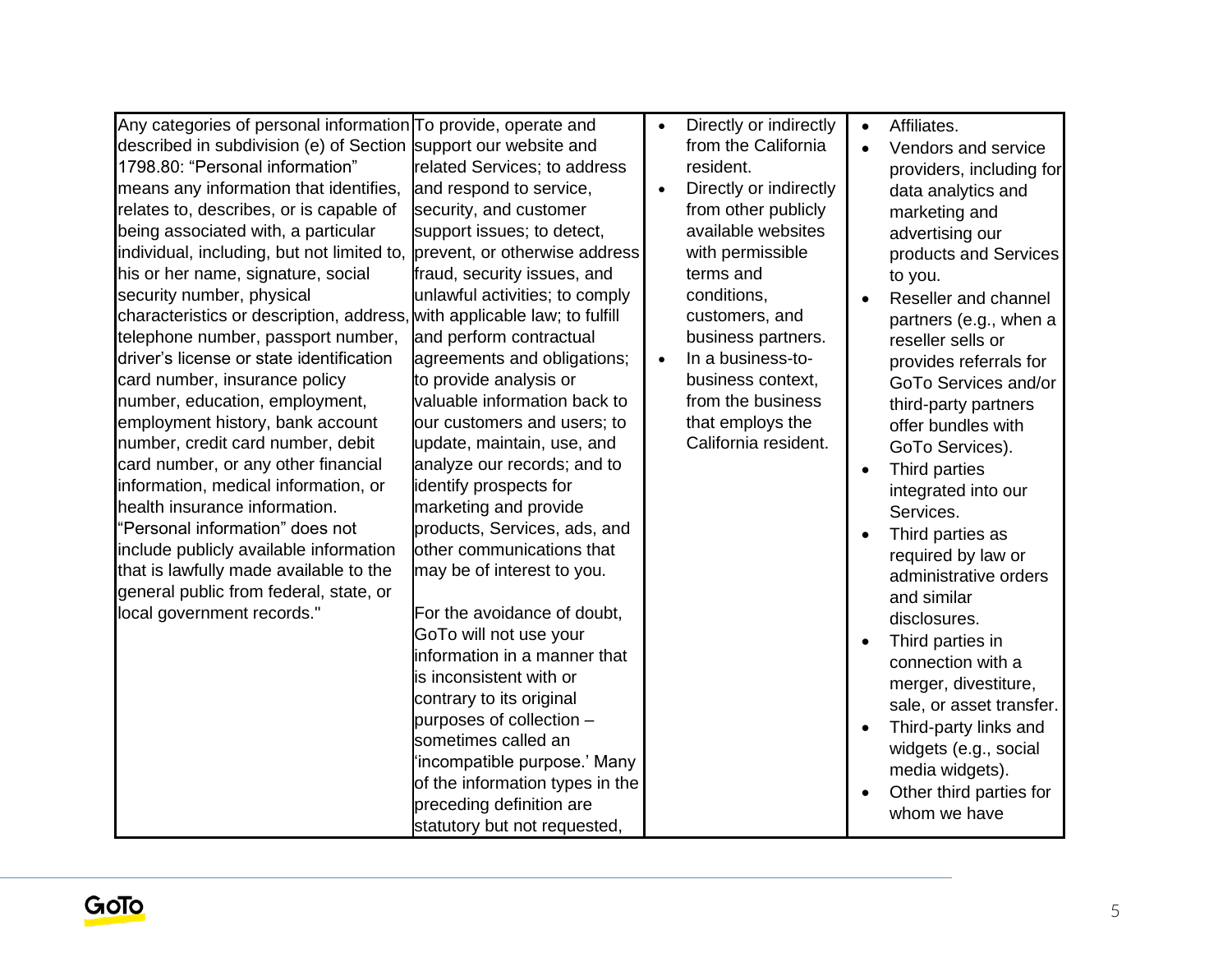|                                                                                                                                                                                                                                                                                                                                                                                                                                                                                                                                     | required, or utilized by GoTo<br>either at all or for an<br>inconsistent business<br>purpose or otherwise.                                                                                                                                                                                                                                                                                                                                                     |                                                                                                                                                                                                                                                                                                       | obtained your<br>permission to disclose<br>your personal<br>information.                                                                                                                                                                                                                                                   |
|-------------------------------------------------------------------------------------------------------------------------------------------------------------------------------------------------------------------------------------------------------------------------------------------------------------------------------------------------------------------------------------------------------------------------------------------------------------------------------------------------------------------------------------|----------------------------------------------------------------------------------------------------------------------------------------------------------------------------------------------------------------------------------------------------------------------------------------------------------------------------------------------------------------------------------------------------------------------------------------------------------------|-------------------------------------------------------------------------------------------------------------------------------------------------------------------------------------------------------------------------------------------------------------------------------------------------------|----------------------------------------------------------------------------------------------------------------------------------------------------------------------------------------------------------------------------------------------------------------------------------------------------------------------------|
| Characteristics of protected<br>classifications under California or<br>federal law, including age (40 years or<br>older), race, color, ancestry, national<br>origin, citizenship, religion or creed,<br>marital status, medical condition,<br>physical or mental disability, sex<br>(including gender, gender identity,<br>gender expression, pregnancy or<br>childbirth and related medical<br>conditions), sexual orientation,<br>veteran or military status, genetic<br>information (including familial genetic<br>information). | N/A (subject to statutory<br>exceptions described in<br>Section I above)                                                                                                                                                                                                                                                                                                                                                                                       | N/A (subject to statutory<br>exceptions described in<br>Section I above)                                                                                                                                                                                                                              | N/A (subject to statutory<br>exceptions described in<br>Section I above)                                                                                                                                                                                                                                                   |
| Commercial information, including<br>records of personal property, products<br>or services purchased, obtained, or<br>considered, or other purchasing or<br>consuming histories or tendencies.                                                                                                                                                                                                                                                                                                                                      | To provide, operate and<br>support our website and<br>related Services; to address<br>and respond to service,<br>security, and customer<br>support issues; to detect,<br>prevent, or otherwise address<br>fraud, security issues, and<br>unlawful activities; to comply<br>with applicable law; to fulfill<br>and perform contractual<br>agreements and obligations;<br>to update, maintain, use, and<br>analyze our records; and to<br>identify prospects for | Directly or indirectly<br>$\bullet$<br>from the California<br>resident.<br>Directly or indirectly<br>from other publicly<br>available websites<br>with permissible<br>terms and<br>conditions,<br>customers, and<br>business partners.<br>In a business-to-<br>business context,<br>from the business | Affiliates.<br>$\bullet$<br>Vendors and service<br>providers, including for<br>data analytics and<br>marketing and<br>advertising our<br>products and Services<br>to you.<br>Reseller and channel<br>partners (e.g., when a<br>reseller sells or<br>provides referrals for<br>GoTo Services and/or<br>third-party partners |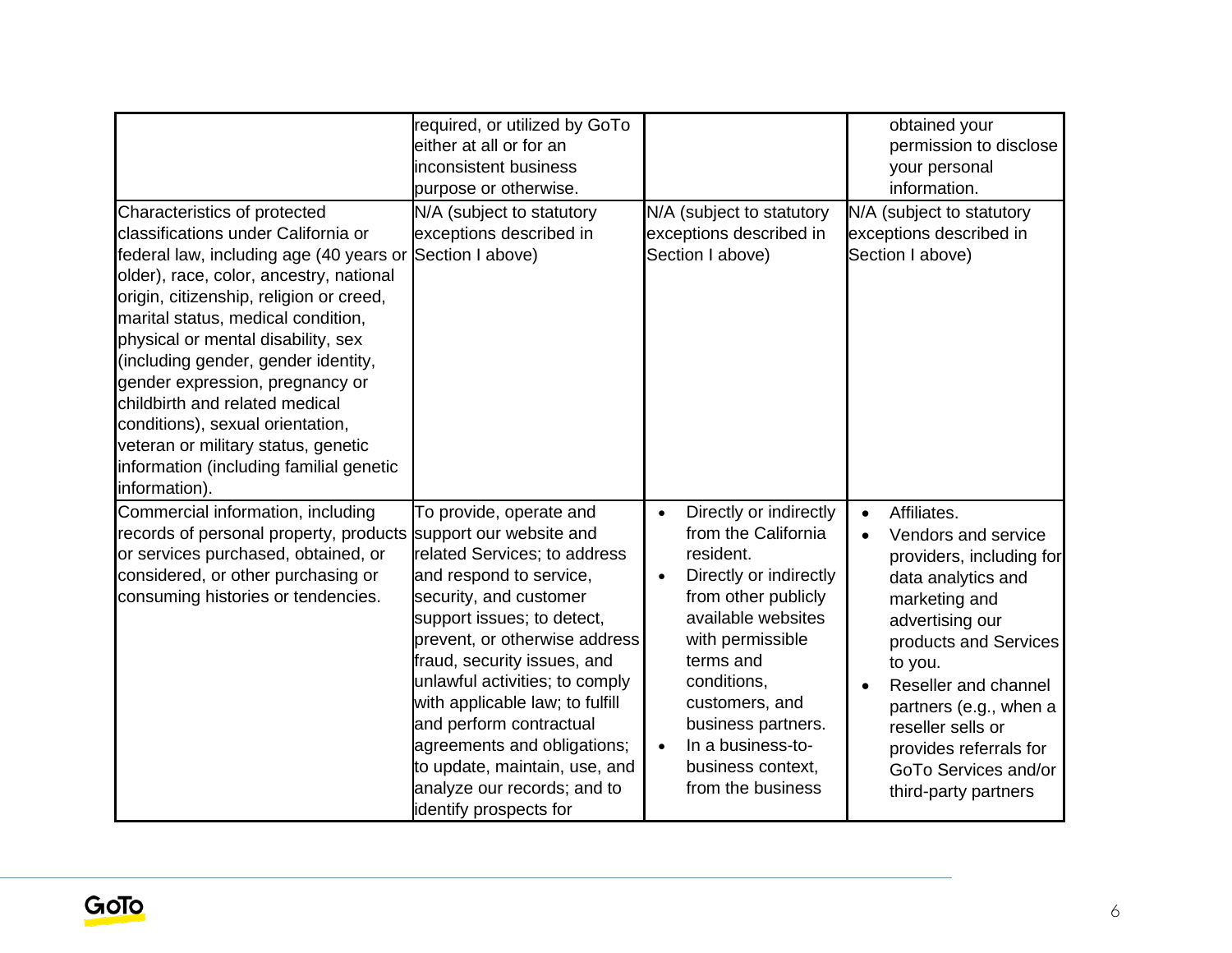|                                                                                                                                                                                                                                                            | marketing and provide<br>products, Services, ads, and                                                                                                                                                                                  | that employs the<br>California resident.                                                                                                                                        |           | offer bundles with<br>GoTo Services).                                                                                                                                                                                                                                                                                                                                                                                        |
|------------------------------------------------------------------------------------------------------------------------------------------------------------------------------------------------------------------------------------------------------------|----------------------------------------------------------------------------------------------------------------------------------------------------------------------------------------------------------------------------------------|---------------------------------------------------------------------------------------------------------------------------------------------------------------------------------|-----------|------------------------------------------------------------------------------------------------------------------------------------------------------------------------------------------------------------------------------------------------------------------------------------------------------------------------------------------------------------------------------------------------------------------------------|
|                                                                                                                                                                                                                                                            | other communications that<br>may be of interest to you.                                                                                                                                                                                |                                                                                                                                                                                 | $\bullet$ | Third parties<br>integrated into our<br>Services.<br>Third parties as<br>required by law or<br>administrative orders<br>and similar<br>disclosures.<br>Third parties in<br>connection with a<br>merger, divestiture,<br>sale, or asset transfer.<br>Third-party links and<br>widgets (e.g., social<br>media widgets).<br>Other third parties for<br>whom we have<br>obtained your<br>permission to disclose<br>your personal |
| Biometric information.                                                                                                                                                                                                                                     | N/A                                                                                                                                                                                                                                    | N/A                                                                                                                                                                             | N/A       | information.                                                                                                                                                                                                                                                                                                                                                                                                                 |
| Internet or other electronic network<br>activity information, including, but not<br>limited to, browsing history, search<br>history, and information regarding a<br>consumer's interaction with an<br>Internet Web site, application, or<br>advertisement. | To provide, operate and<br>support our website and<br>related Services; to address<br>and respond to service,<br>security, and customer<br>support issues; to detect,<br>prevent, or otherwise address<br>technical issues; to detect, | Directly or indirectly<br>$\bullet$<br>from the California<br>resident.<br>Directly or indirectly<br>from other publicly<br>available websites<br>with permissible<br>terms and | $\bullet$ | Affiliates.<br>Vendors and service<br>providers, including for<br>data analytics and<br>marketing and<br>advertising our<br>products and Services<br>to you.                                                                                                                                                                                                                                                                 |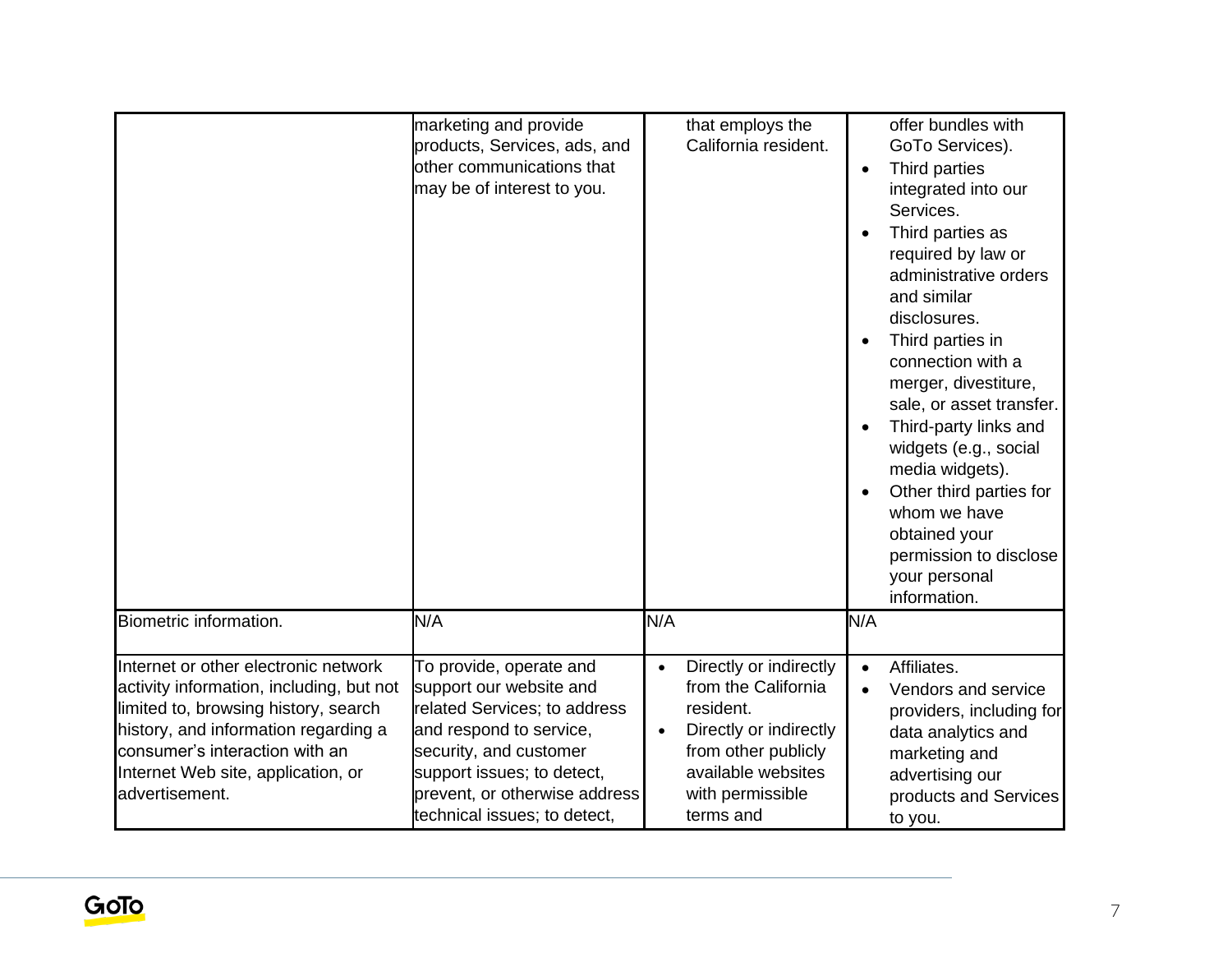|                   | prevent, or otherwise address<br>fraud, security issues, and<br>unlawful activities; to improve<br>and enhance our website and<br>related Services; to provide<br>analysis or valuable<br>information back to our<br>customers and users; to<br>identify prospects for<br>marketing and provide<br>products, Services, ads, and<br>other communications that<br>may be of interest to you; and<br>to understand how you use<br>our website, what you like<br>and dislike, and where you<br>may have run into problems<br>which need to be addressed. | conditions,<br>customers, and<br>business partners.<br>In a business-to-<br>$\bullet$<br>business context,<br>from the business<br>that employs the<br>California resident. | $\bullet$<br>$\bullet$<br>$\bullet$<br>$\bullet$<br>$\bullet$<br>$\bullet$ | Reseller and channel<br>partners (e.g., when a<br>reseller sells or<br>provides referrals for<br>GoTo Services and/or<br>third-party partners<br>offer bundles with<br>GoTo Services).<br>Third parties<br>integrated into our<br>Services.<br>Third parties as<br>required by law or<br>administrative orders<br>and similar<br>disclosures.<br>Third parties in<br>connection with a<br>merger, divestiture,<br>sale, or asset transfer.<br>Third-party links and<br>widgets (e.g., social<br>media widgets).<br>Other third parties for<br>whom we have<br>obtained your<br>permission to disclose<br>your personal<br>information. |
|-------------------|------------------------------------------------------------------------------------------------------------------------------------------------------------------------------------------------------------------------------------------------------------------------------------------------------------------------------------------------------------------------------------------------------------------------------------------------------------------------------------------------------------------------------------------------------|-----------------------------------------------------------------------------------------------------------------------------------------------------------------------------|----------------------------------------------------------------------------|----------------------------------------------------------------------------------------------------------------------------------------------------------------------------------------------------------------------------------------------------------------------------------------------------------------------------------------------------------------------------------------------------------------------------------------------------------------------------------------------------------------------------------------------------------------------------------------------------------------------------------------|
| Geolocation data. | To provide, operate and<br>support our website and<br>related Services; to address<br>and respond to service,                                                                                                                                                                                                                                                                                                                                                                                                                                        | Directly or indirectly<br>$\bullet$<br>from the California<br>resident.                                                                                                     | $\bullet$<br>$\bullet$                                                     | Affiliates.<br>Vendors and service<br>providers, including for<br>data analytics and                                                                                                                                                                                                                                                                                                                                                                                                                                                                                                                                                   |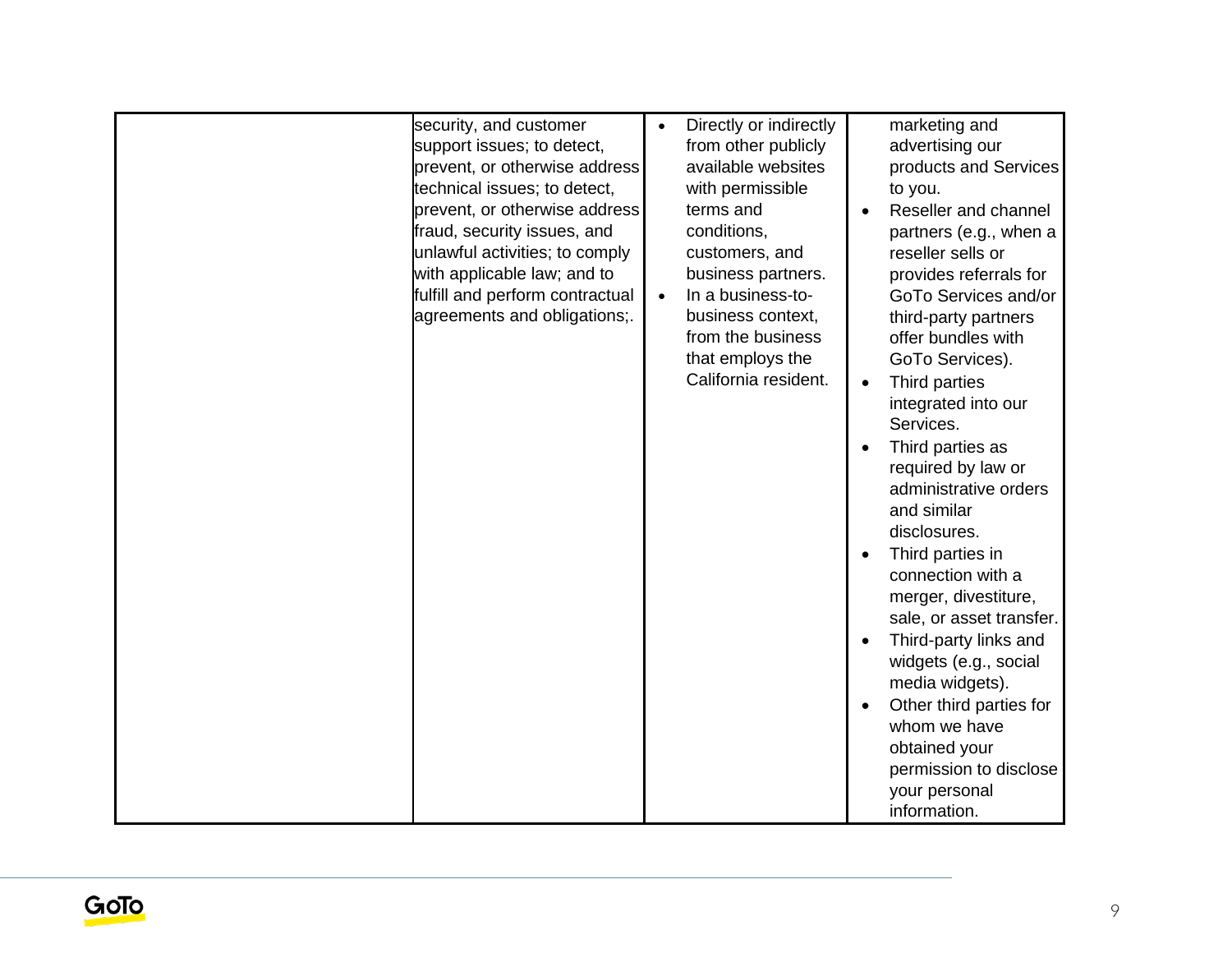| Audio, electronic, visual, thermal,<br>olfactory, or similar information.                                                                                                                                                                                                        | N/A                                                                                                                                                                                                                                                                                                                                                                                                                                                                                                                                                                   | N/A                                                                          | N/A                                                                                                                                                                                                                                                                                                                                                                                                                                   |
|----------------------------------------------------------------------------------------------------------------------------------------------------------------------------------------------------------------------------------------------------------------------------------|-----------------------------------------------------------------------------------------------------------------------------------------------------------------------------------------------------------------------------------------------------------------------------------------------------------------------------------------------------------------------------------------------------------------------------------------------------------------------------------------------------------------------------------------------------------------------|------------------------------------------------------------------------------|---------------------------------------------------------------------------------------------------------------------------------------------------------------------------------------------------------------------------------------------------------------------------------------------------------------------------------------------------------------------------------------------------------------------------------------|
| Professional or employment-related<br>information.                                                                                                                                                                                                                               | N/A (subject to statutory<br>exceptions described in<br>Section I above)                                                                                                                                                                                                                                                                                                                                                                                                                                                                                              | N/A (subject to statutory<br>exceptions described in<br>Section I above)     | N/A (subject to statutory<br>exceptions described in<br>Section I above)                                                                                                                                                                                                                                                                                                                                                              |
| Education information, defined as<br>information that is not publicly<br>available personally identifiable<br>information as defined in the Family<br><b>Educational Rights and Privacy Act</b><br>(20 U.S.C. section 1232g, 34 C.F.R.<br>Part 99).                              | N/A (subject to statutory<br>exceptions described in<br>Section I above)                                                                                                                                                                                                                                                                                                                                                                                                                                                                                              | N/A (subject to statutory<br>exceptions described in<br>Section I above)     | N/A (subject to statutory<br>exceptions described in<br>Section I above)                                                                                                                                                                                                                                                                                                                                                              |
| Inferences drawn from any of the<br>information identified above to create<br>a profile about a consumer reflecting<br>the consumer's preferences,<br>characteristics, psychological trends,<br>predispositions, behavior, attitudes,<br>intelligence, abilities, and aptitudes. | To provide, operate and<br>support our website and<br>related Services; to detect,<br>prevent, or otherwise address described above.<br>fraud, security issues, and<br>unlawful activities; to improve<br>and enhance our website and<br>related Services; to identify<br>prospects for marketing and<br>provide products, Services,<br>ads, and other<br>communications that may be<br>of interest to you; and to<br>understand how you use our<br>website, what you like and<br>dislike, and where you may<br>have run into problems which<br>need to be addressed. | Based on personal<br>information collected from<br>the categories of sources | Affiliates.<br>$\bullet$<br>Vendors and service<br>$\bullet$<br>providers, including for<br>data analytics and<br>marketing and<br>advertising our<br>products and Services<br>to you.<br>Reseller and channel<br>partners (e.g., when a<br>reseller sells or<br>provides referrals for<br>GoTo Services and/or<br>third-party partners<br>offer bundles with<br>GoTo Services).<br>Third parties<br>integrated into our<br>Services. |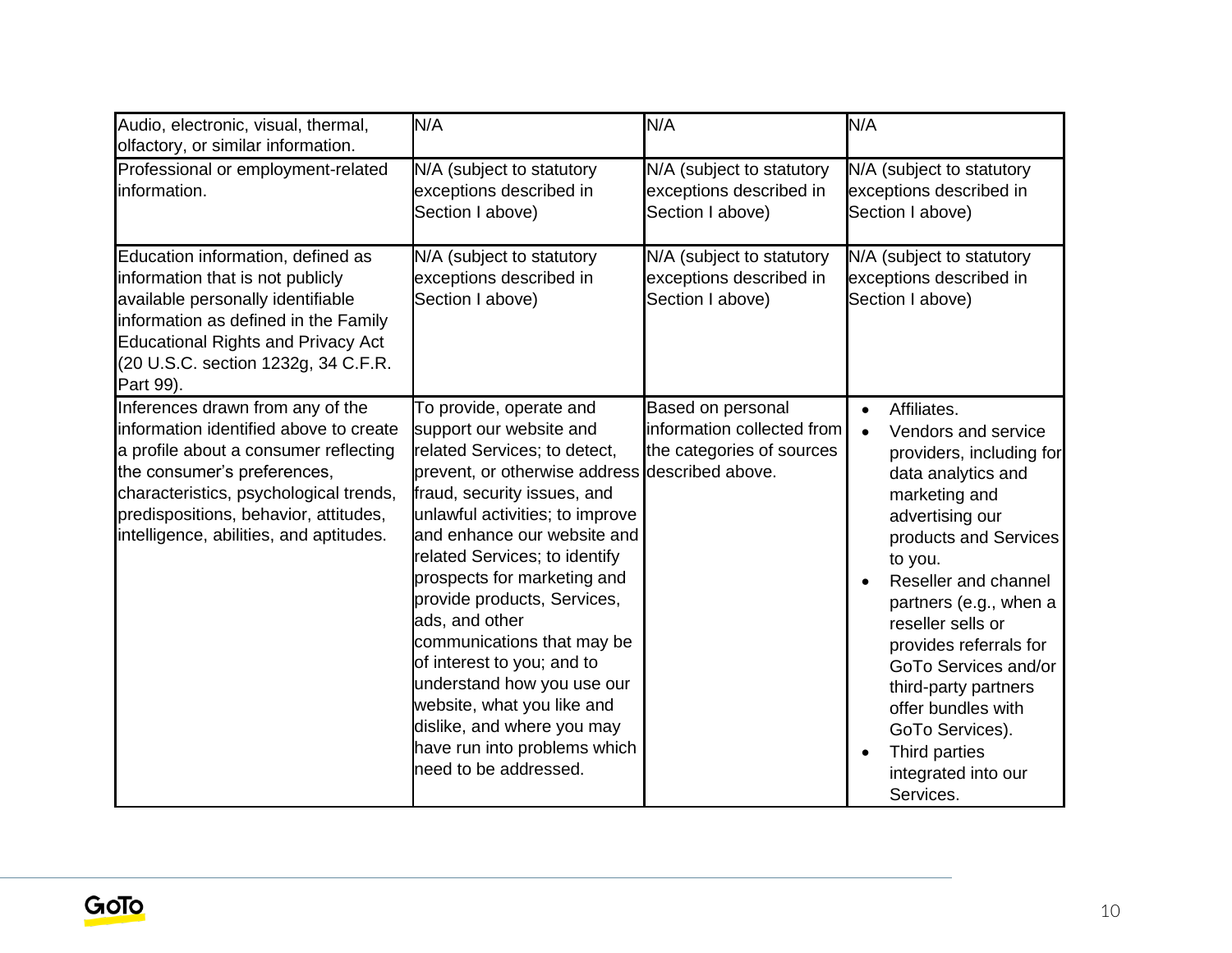|  | Third parties as<br>required by law or<br>administrative orders<br>and similar<br>disclosures.<br>Third parties in<br>connection with a<br>merger, divestiture,<br>sale, or asset transfer.<br>Third-party links and<br>widgets (e.g., social<br>media widgets).<br>Other third parties for<br>whom we have<br>obtained your |
|--|------------------------------------------------------------------------------------------------------------------------------------------------------------------------------------------------------------------------------------------------------------------------------------------------------------------------------|
|  | permission to disclose<br>your personal<br>information.                                                                                                                                                                                                                                                                      |

## 3. **Disclosures of Personal Information; No Sale**

Over the preceding twelve (12) months, we disclosed certain categories of California residents' personal information to the categories of third parties as shown in the table above.

We have not sold California residents' personal information over the preceding twelve (12) months and do not do so. This includes the personal information of minors under sixteen (16) years of age.

4. **Right to Request Deletion of Personal Information**

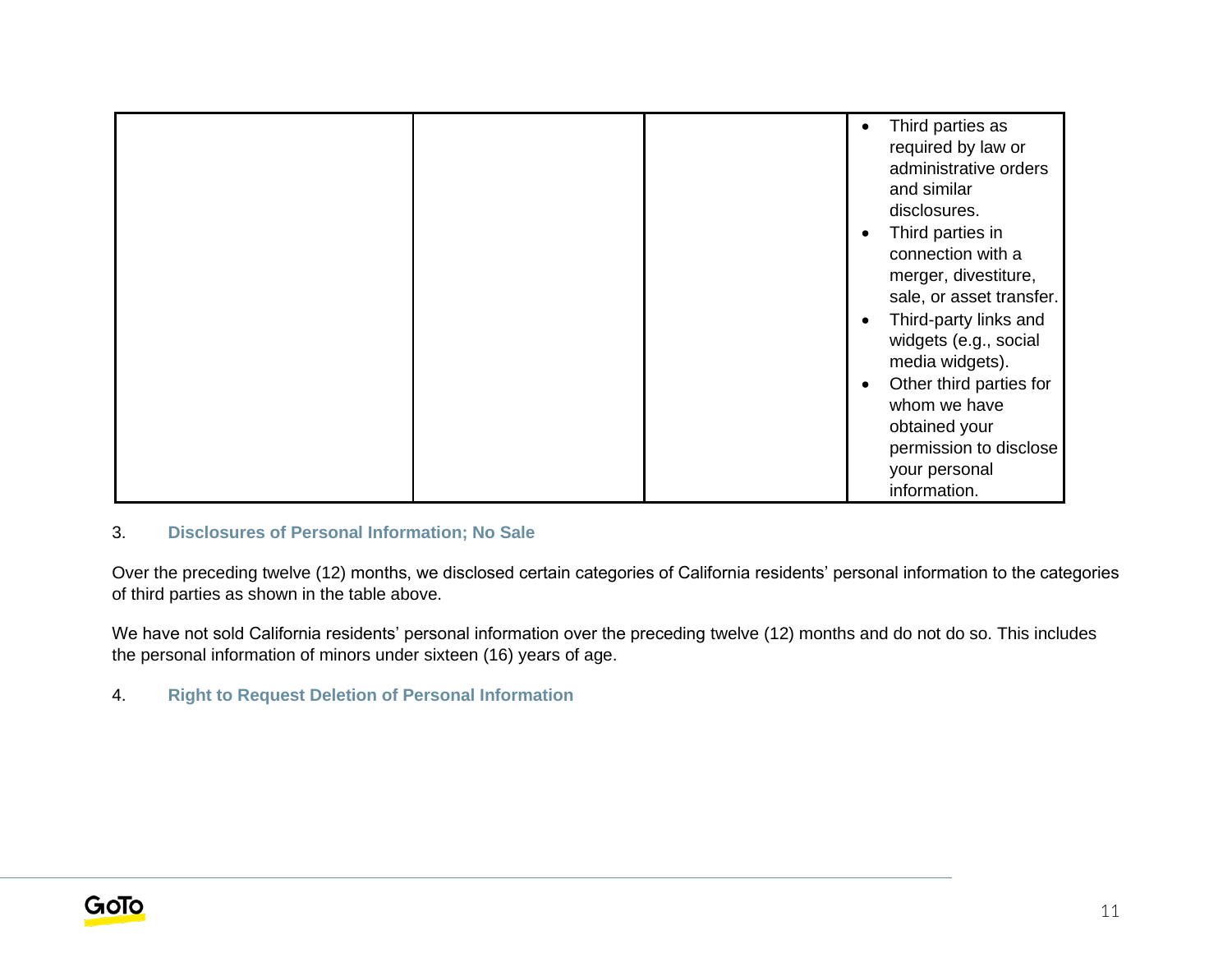You have a right to request the deletion of personal information that we collect or maintain about you. To submit a request to delete



personal information or for information on our self-service data deletion procedures (where available), please visit our GoTo Support portal [here](https://support.goto.com/) or submit an email request to [privacy@goto.com](mailto:privacy@goto.com) and include "California Request to Delete" in the subject line. Please specify in your request the personal information about you that you would like to have deleted, which can be all of your personal information as required by the CCPA.

We may ask that you provide certain information to verify your identity. If you have a password-protected account with us, we may verify your identity through our existing authentication practices for your account.

The information that we ask you to provide to verify your identity will depend on your prior interactions with us and the sensitivity of the personal information at issue. Once we have verified your identity, we will ask you to confirm that you wish to have your personal information deleted. Once confirmed, we will respond to your request in accordance with the CCPA. If we deny your request, we will explain why.

## 5. **Right to Opt-Out of the Sale of Personal Information**

You have the right to opt-out of the sale of your personal information by a business. We have not and do not sell your personal information.

## 6. **Right to Non-Discrimination for the Exercise of a Consumer's Privacy Rights**

You may not be discriminated against because you exercise any of your rights under the CCPA in violation of Cal. Civ. Code §1798.125.

## 7. **Authorized Agent**

You can designate an authorized agent to make a request under the CCPA on your behalf if:

- The authorized agent is a natural person or a business entity registered with the Secretary of State of California; and
- You sign a written declaration that you authorize the authorized agent to act on your behalf.

If you use an authorized agent to submit a request to exercise your right to know or your right to request deletion, please have the authorized agent take the following steps in addition to the steps described above: